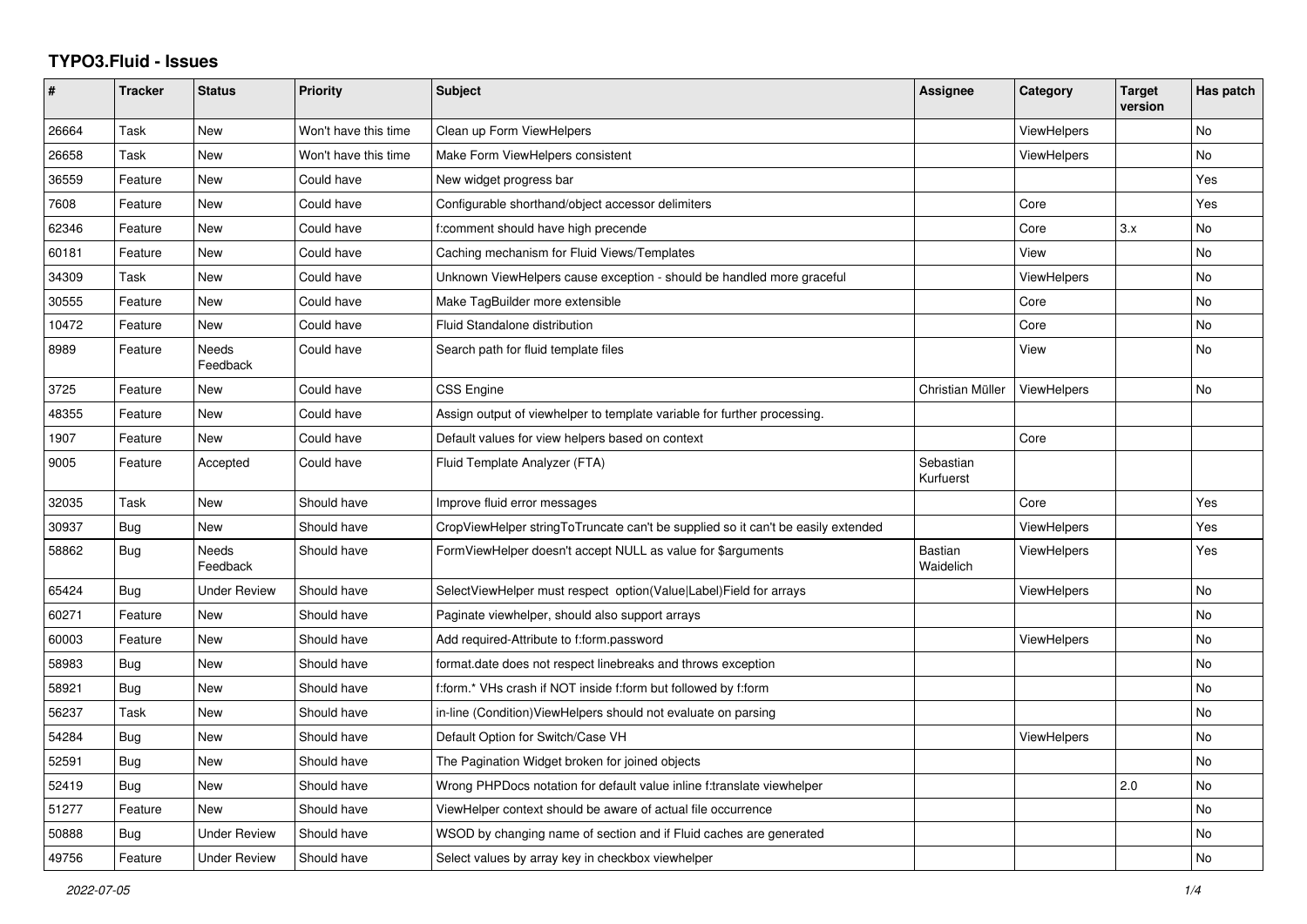| $\vert$ # | <b>Tracker</b> | <b>Status</b>            | <b>Priority</b> | <b>Subject</b>                                                                                              | <b>Assignee</b> | Category           | <b>Target</b><br>version | Has patch |
|-----------|----------------|--------------------------|-----------------|-------------------------------------------------------------------------------------------------------------|-----------------|--------------------|--------------------------|-----------|
| 49600     | <b>Bug</b>     | <b>New</b>               | Should have     | f:form tag shown as a HTML on frontend                                                                      |                 | <b>ViewHelpers</b> |                          | <b>No</b> |
| 47669     | Task           | New                      | Should have     | FormViewHelper does not define the default request method                                                   |                 |                    |                          | <b>No</b> |
| 47006     | <b>Bug</b>     | <b>Under Review</b>      | Should have     | widget identifier are not unique                                                                            |                 |                    |                          | No        |
| 46545     | Feature        | New                      | Should have     | Better support for arrays in options of SelectViewHelper                                                    |                 |                    |                          | No        |
| 46289     | Bug            | <b>Needs</b><br>Feedback | Should have     | Enable Escaping Interceptor in XML request format                                                           |                 | View               | 2.0.1                    | <b>No</b> |
| 46257     | Feature        | <b>Under Review</b>      | Should have     | Add escape sequence support for Fluid                                                                       |                 | Core               |                          | No        |
| 46091     | Task           | Needs<br>Feedback        | Should have     | Show source file name and position on exceptions during parsing                                             |                 |                    |                          | <b>No</b> |
| 45394     | Task           | New                      | Should have     | Forwardport Unit test for standalone view                                                                   |                 | View               |                          | No        |
| 45153     | Feature        | <b>New</b>               | Should have     | f:be.menus.actionMenuItem - Detection of the current select option is insufficient                          |                 |                    |                          | <b>No</b> |
| 44234     | Bug            | <b>Under Review</b>      | Should have     | selectViewHelper's sorting does not respect locale collation                                                |                 | <b>ViewHelpers</b> | 2.1                      | <b>No</b> |
| 43072     | Task           | New                      | Should have     | Remove TOKENS for adding templates fallback in Backporter                                                   |                 | View               |                          | No        |
| 43071     | Task           | New                      | Should have     | Remove TOKENS for adding fallback teplates in B                                                             |                 |                    |                          | No        |
| 42743     | Task           | <b>New</b>               | Should have     | Remove inline style for hidden form fields                                                                  |                 |                    |                          | No        |
| 42397     | Feature        | New                      | Should have     | Missing viewhelper for general links                                                                        |                 |                    |                          | No        |
| 40081     | Feature        | New                      | Should have     | Allow assigned variables as keys in arrays                                                                  |                 |                    |                          | No        |
| 39990     | Bug            | <b>New</b>               | Should have     | Same form twice in one template: hidden fields for empty values are only rendered<br>once                   |                 | Core               |                          | <b>No</b> |
| 39936     | Feature        | New                      | Should have     | registerTagAttribute should handle default values                                                           |                 | ViewHelpers        |                          | No        |
| 38130     | Feature        | <b>New</b>               | Should have     | Checkboxes and multiple select fields should have an assignable default value                               |                 |                    |                          | <b>No</b> |
| 37619     | Bug            | <b>New</b>               | Should have     | Fatal Error when using variable in name attribute of Section ViewHelper                                     |                 | <b>ViewHelpers</b> |                          | No        |
| 36655     | Bug            | <b>New</b>               | Should have     | Pagination Links                                                                                            |                 | Widgets            |                          | <b>No</b> |
| 36410     | Feature        | <b>New</b>               | Should have     | Allow templates to send arguments back to layout                                                            |                 | <b>ViewHelpers</b> |                          | No        |
| 34682     | <b>Bug</b>     | <b>Under Review</b>      | Should have     | Radio Button missing checked on validation error                                                            |                 | <b>ViewHelpers</b> |                          | <b>No</b> |
| 33215     | Feature        | <b>New</b>               | Should have     | RFC: Dynamic values in ObjectAccess paths                                                                   |                 |                    |                          | No        |
| 31955     | Feature        | <b>New</b>               | Should have     | f:uri.widget                                                                                                |                 | Widgets            |                          | No        |
| 28554     | Bug            | <b>New</b>               | Should have     | (v4) implement feature flag to disable caching                                                              |                 |                    |                          | <b>No</b> |
| 28553     | <b>Bug</b>     | New                      | Should have     | improve XHProf test setup                                                                                   |                 |                    |                          | <b>No</b> |
| 28552     | Bug            | <b>New</b>               | Should have     | (v5) write ViewHelper test for compiled run; adjust functional test to do two passes<br>(uncached & cached) |                 |                    |                          | <b>No</b> |
| 28550     | <b>Bug</b>     | <b>New</b>               | Should have     | (v4) make widgets cacheable, i.e. not implement childnodeaccess interface                                   |                 |                    |                          | <b>No</b> |
| 28549     | Bug            | <b>New</b>               | Should have     | make widgets cacheable, i.e. not implement childnodeaccess interface                                        |                 |                    |                          | <b>No</b> |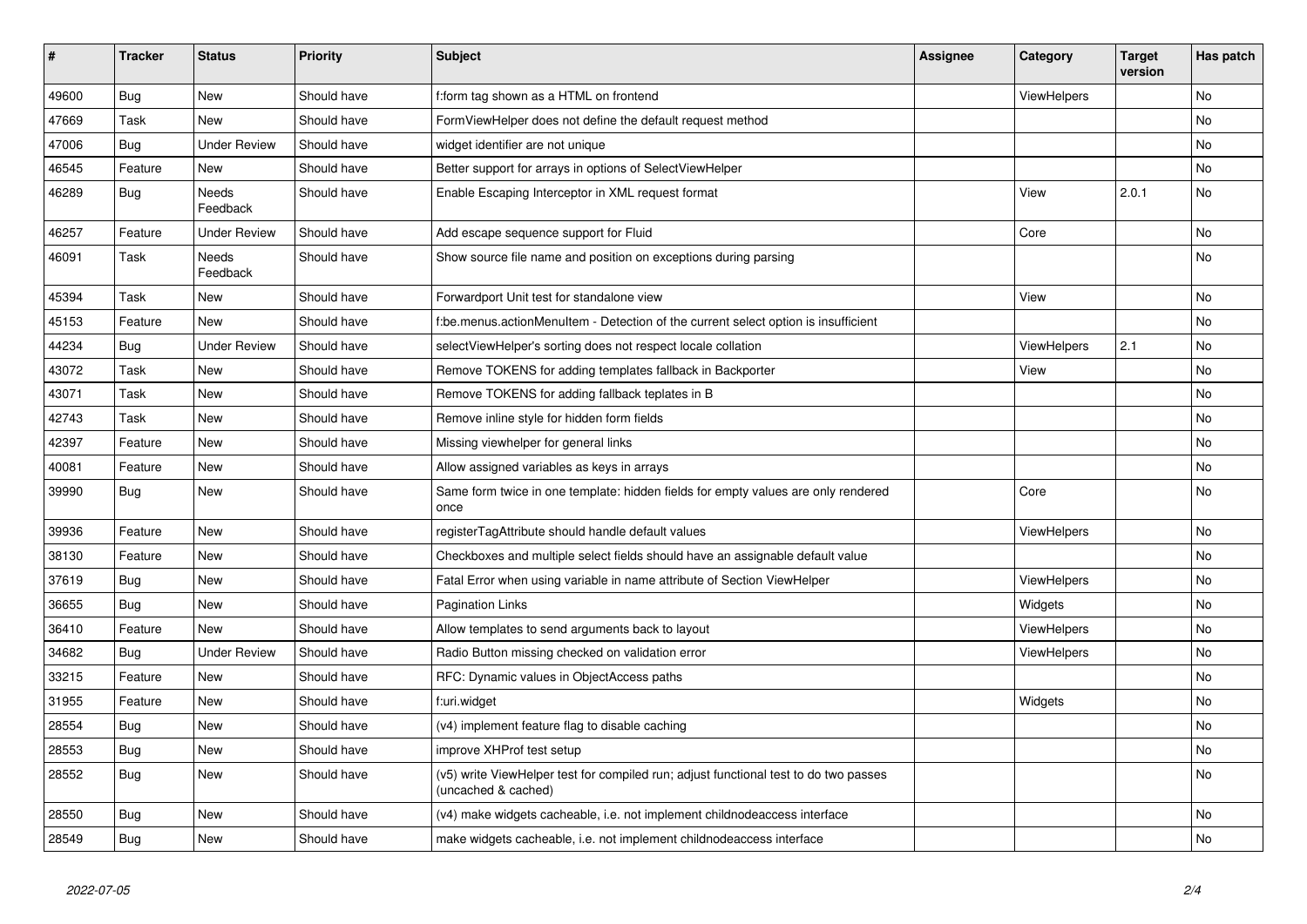| ∦     | <b>Tracker</b> | <b>Status</b>            | <b>Priority</b> | <b>Subject</b>                                                                                         | <b>Assignee</b>             | Category    | <b>Target</b><br>version | Has patch |
|-------|----------------|--------------------------|-----------------|--------------------------------------------------------------------------------------------------------|-----------------------------|-------------|--------------------------|-----------|
| 10911 | Task           | New                      | Should have     | Tx_Fluid_ViewHelpers_Form_AbstractFormViewHelper->renderHiddenIdentityField<br>should be more reliable |                             | ViewHelpers |                          | No        |
| 8648  | Bug            | New                      | Should have     | format.crop ViewHelper should support all features of the crop stdWrap function                        |                             | ViewHelpers |                          | No        |
| 3481  | <b>Bug</b>     | New                      | Should have     | Use ViewHelperVariableContainer in PostParseFacet                                                      |                             | Core        |                          | <b>No</b> |
| 3291  | Feature        | Needs<br>Feedback        | Should have     | Cacheable viewhelpers                                                                                  |                             |             |                          | No        |
| 54195 | Task           | New                      | Should have     | Rename and move FormViewHelper's errorClass value, currently 'f3-form-error'                           | Adrian Föder                | ViewHelpers |                          | No        |
| 53806 | Bug            | <b>Under Review</b>      | Should have     | Paginate widget maximumNumberOfLinks rendering wrong number of links                                   | Bastian<br>Waidelich        | Widgets     |                          | No        |
| 55008 | Bug            | <b>Under Review</b>      | Should have     | Interceptors should be used in Partials                                                                | Christian Müller            |             |                          | No        |
| 37095 | Feature        | New                      | Should have     | It should be possible to set a different template on a Fluid TemplateView inside an<br>action          | Christopher<br>Hlubek       |             |                          | No        |
| 43346 | Feature        | <b>Under Review</b>      | Should have     | Allow property mapping configuration via template                                                      | Karsten<br>Dambekalns       | ViewHelpers | 2.1                      | <b>No</b> |
| 8491  | Task           | <b>Needs</b><br>Feedback | Should have     | link.action and uri.action differ in absolute argument                                                 | Karsten<br>Dambekalns       | ViewHelpers |                          | <b>No</b> |
| 36662 | Bug            | <b>Needs</b><br>Feedback | Should have     | Checked state isn't always correct when property is collection                                         | Kevin Ulrich<br>Moschallski | ViewHelpers | 1.1.1                    | No        |
| 52640 | Feature        | <b>Under Review</b>      | Should have     | Create an UnlessViewHelper as opposite to the IfViewHelper                                             | Marc Neuhaus                |             |                          | No        |
| 40998 | Bug            | <b>Under Review</b>      | Should have     | Missing parent request namespaces in form field name prefix                                            | Sebastian<br>Kurfuerst      | ViewHelpers | 1.1.1                    | No        |
| 28551 | Bug            | Accepted                 | Should have     | (v4) backport VHTest                                                                                   | Sebastian<br>Kurfuerst      |             |                          | No        |
| 12863 | <b>Bug</b>     | <b>New</b>               | Should have     | Attributes of a viewhelper can't contain a '-'                                                         | Sebastian<br>Kurfuerst      | Core        |                          | No        |
| 5933  | Feature        | Accepted                 | Should have     | Optional section rendering                                                                             | Sebastian<br>Kurfuerst      | ViewHelpers |                          | <b>No</b> |
| 33394 | Feature        | <b>Needs</b><br>Feedback | Should have     | Logical expression parser for BooleanNode                                                              | <b>Tobias Liebig</b>        | Core        |                          | No        |
| 52536 | Bug            | <b>Under Review</b>      | Should have     | Errorclass not set if no property-attribute set                                                        |                             |             |                          |           |
| 45345 | Feature        | <b>Needs</b><br>Feedback | Should have     | Easy to use comments for fluid that won't show in output                                               |                             |             |                          |           |
| 13045 | <b>Bug</b>     | New                      | Should have     | Entity decode of strings are different between if-conditions and output of variable                    |                             |             |                          |           |
| 9950  | Task           | New                      | Should have     | Binding to nested arrays impossible for form-elements                                                  |                             | ViewHelpers |                          |           |
| 9514  | Feature        | New                      | Should have     | Support explicit Array Arguments for ViewHelpers                                                       |                             |             |                          |           |
| 4704  | Feature        | New                      | Should have     | Improve parsing exception messages                                                                     |                             | Core        |                          |           |
| 60856 | Bug            | New                      | Must have       | Target attribute not supported by the form viewhelper                                                  |                             | ViewHelpers |                          | Yes       |